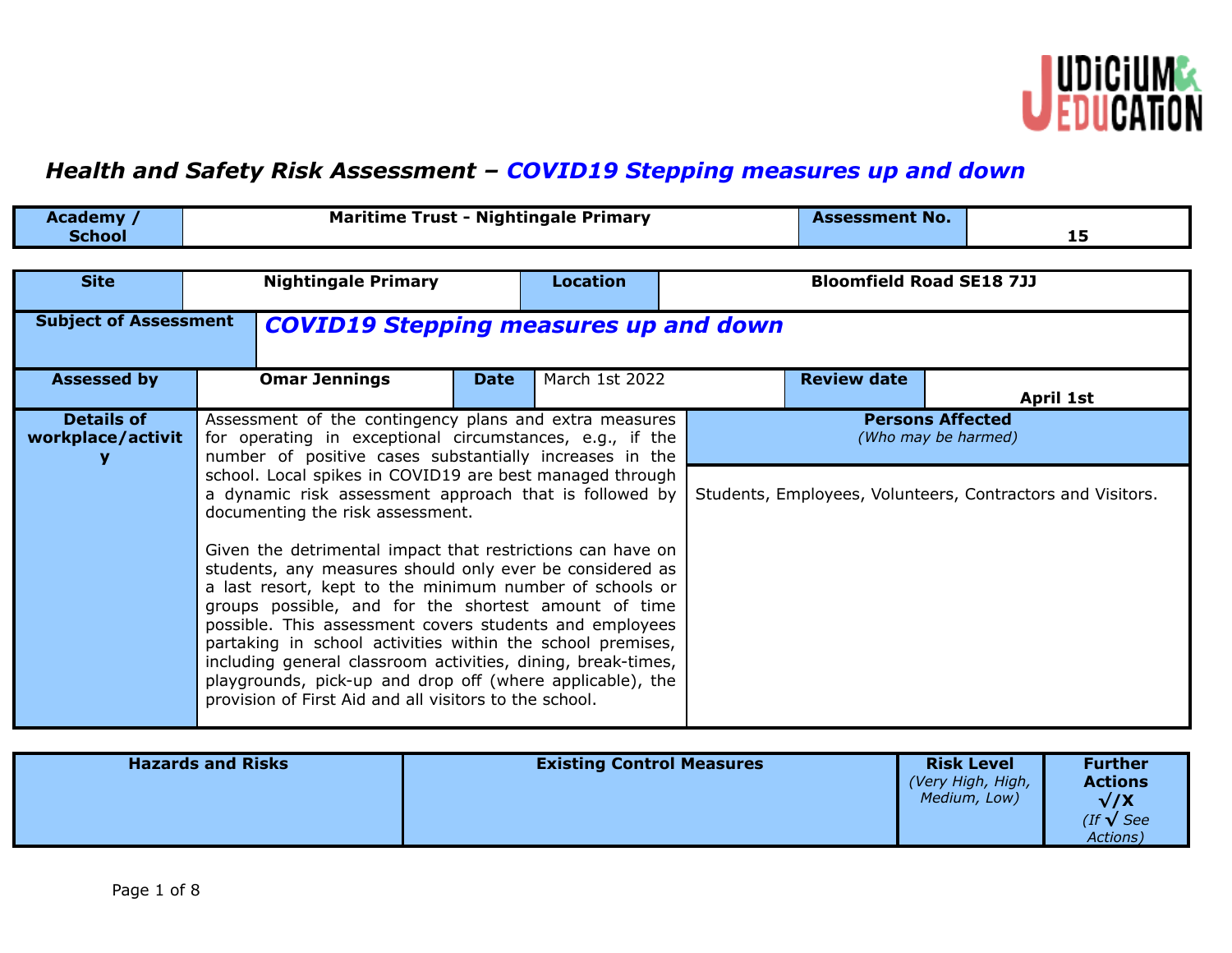

| 1.<br>Spread/contraction of COVID19 due to<br>the number of positive cases increasing<br>substantially.<br>Staff, students, and visitors could be at<br>risk.<br>From 24/02/22 people are not legally<br>required to self-isolate if they test<br>positive for COVID19, but they are<br>advised to stay at home if they can and<br>avoid contact with other people. | The school will monitor infections daily with a view to<br>$\bullet$<br>ensuring the risk of COVID19 transmission is reduced.<br>• The school will follow the guidelines set on the<br><b>Contingency Framework: education and childcare</b><br>settings and seek public health advice if the number of<br>positive cases substantially increases.<br>• All staff have been made aware of the government plan<br>for COVID19 Response: Living with COVID19<br>The school follows the published UKHSA guidance.<br>$\bullet$<br>Pupils, staff and other adults should follow public health<br>$\bullet$<br>advice on when to self-isolate and what to do.<br>• If anyone in the school develops COVID19 symptoms,<br>however mild, they will be sent home and be advised to<br>follow public health advice. The current guidance is to<br>stay at home if they can and avoid contact with other<br>people.<br>• The school follows the Transport to schools and colleges<br>during the COVID19 pandemic guidance.<br>• The school actively recommends all eligible staff and<br>students to take up the offer of a vaccine.<br>Staff have completed Control of Infections training.<br>$\bullet$<br>The control measures to prevent COVID19 are<br>documented, explained to all staff and all questions are<br>answered.<br>• All activities are risk assessed and the risk of COVID19<br>infection is considered.<br>• The Test and Trace Support Payment Scheme will end.<br>People told to self-isolate before 24/02/22 can still make<br>a claim up to 06/04/22.<br>• The school can implement the following in case of a<br>confirmed COVID19 case or an outbreak:<br>- Good hand hygiene procedure, e.g., Hand washing is<br>completed when entering a classroom and between<br>specific activities<br>Good respiratory hygiene, 'catch it, bin it, kill it'<br>approach. | Low |  |
|---------------------------------------------------------------------------------------------------------------------------------------------------------------------------------------------------------------------------------------------------------------------------------------------------------------------------------------------------------------------|--------------------------------------------------------------------------------------------------------------------------------------------------------------------------------------------------------------------------------------------------------------------------------------------------------------------------------------------------------------------------------------------------------------------------------------------------------------------------------------------------------------------------------------------------------------------------------------------------------------------------------------------------------------------------------------------------------------------------------------------------------------------------------------------------------------------------------------------------------------------------------------------------------------------------------------------------------------------------------------------------------------------------------------------------------------------------------------------------------------------------------------------------------------------------------------------------------------------------------------------------------------------------------------------------------------------------------------------------------------------------------------------------------------------------------------------------------------------------------------------------------------------------------------------------------------------------------------------------------------------------------------------------------------------------------------------------------------------------------------------------------------------------------------------------------------------------------------------------------------------------------|-----|--|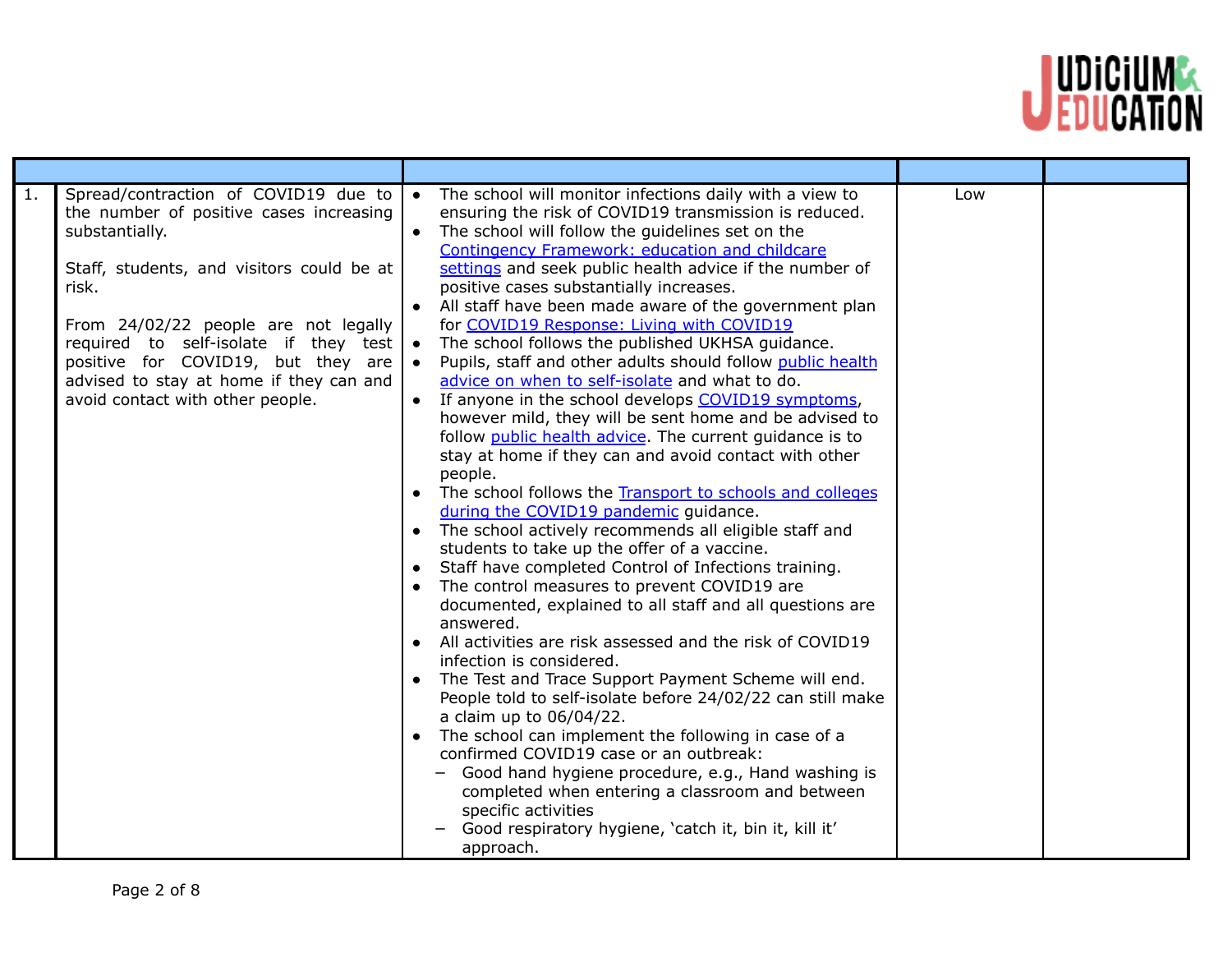

| Maintain appropriate cleaning regimes, in line with<br>the guidance COVID19: cleaning of non-healthcare<br>settings outside the home.<br>Introduce enhanced cleaning regimes, e.g., additional<br>$\overline{\phantom{m}}$<br>cleaning focussing on highly touched points and |                  |
|-------------------------------------------------------------------------------------------------------------------------------------------------------------------------------------------------------------------------------------------------------------------------------|------------------|
|                                                                                                                                                                                                                                                                               |                  |
|                                                                                                                                                                                                                                                                               |                  |
|                                                                                                                                                                                                                                                                               |                  |
|                                                                                                                                                                                                                                                                               |                  |
| shared equipment.                                                                                                                                                                                                                                                             |                  |
| Keep occupied spaces well ventilated, e.g., ensuring                                                                                                                                                                                                                          |                  |
| mechanical ventilation draws in fresh air or extract air                                                                                                                                                                                                                      |                  |
| from a room (rather than circulated old air)                                                                                                                                                                                                                                  |                  |
| Prompt liaison with public health advice on testing,                                                                                                                                                                                                                          |                  |
| self-isolation and managing confirmed cases of                                                                                                                                                                                                                                |                  |
| COVID19.                                                                                                                                                                                                                                                                      |                  |
| The school will use the resources from the e-Bug                                                                                                                                                                                                                              |                  |
| COVID19 website.                                                                                                                                                                                                                                                              |                  |
| PPE will be provided if it is deemed necessary, e.g.<br>$\overline{\phantom{m}}$                                                                                                                                                                                              |                  |
| Use of PPE in education, childcare and children's                                                                                                                                                                                                                             |                  |
| social care                                                                                                                                                                                                                                                                   |                  |
| The school has contingency plans to cover the                                                                                                                                                                                                                                 |                  |
| possibility of having to limit:                                                                                                                                                                                                                                               |                  |
| whole school assemblies<br>$\Omega$                                                                                                                                                                                                                                           |                  |
| residential educational visits<br>$\Omega$                                                                                                                                                                                                                                    |                  |
| open days<br>Low<br>$\Omega$                                                                                                                                                                                                                                                  | Assemblies will  |
| transition or taster days<br>O                                                                                                                                                                                                                                                | continue to held |
| parental attendance<br>O                                                                                                                                                                                                                                                      | remotely expect  |
| live performances<br>O                                                                                                                                                                                                                                                        | for specific     |
| contractor's works<br>$\Omega$                                                                                                                                                                                                                                                | events. Exp      |
|                                                                                                                                                                                                                                                                               | <b>WBD</b>       |
| <b>Early Years</b>                                                                                                                                                                                                                                                            |                  |
| • Early Years follow the <b>Actions for early years and</b>                                                                                                                                                                                                                   |                  |
| childcare providers during the COVID19 pandemic<br>• If a parent/carer insists on a child attending where they                                                                                                                                                                |                  |
| have a confirmed or suspected case of COVID19, the                                                                                                                                                                                                                            |                  |
| school can take the decision to refuse the child if, in their                                                                                                                                                                                                                 |                  |
| reasonable judgement, it is necessary to protect other                                                                                                                                                                                                                        |                  |
| children and staff from possible infection with COVID19.                                                                                                                                                                                                                      |                  |
|                                                                                                                                                                                                                                                                               |                  |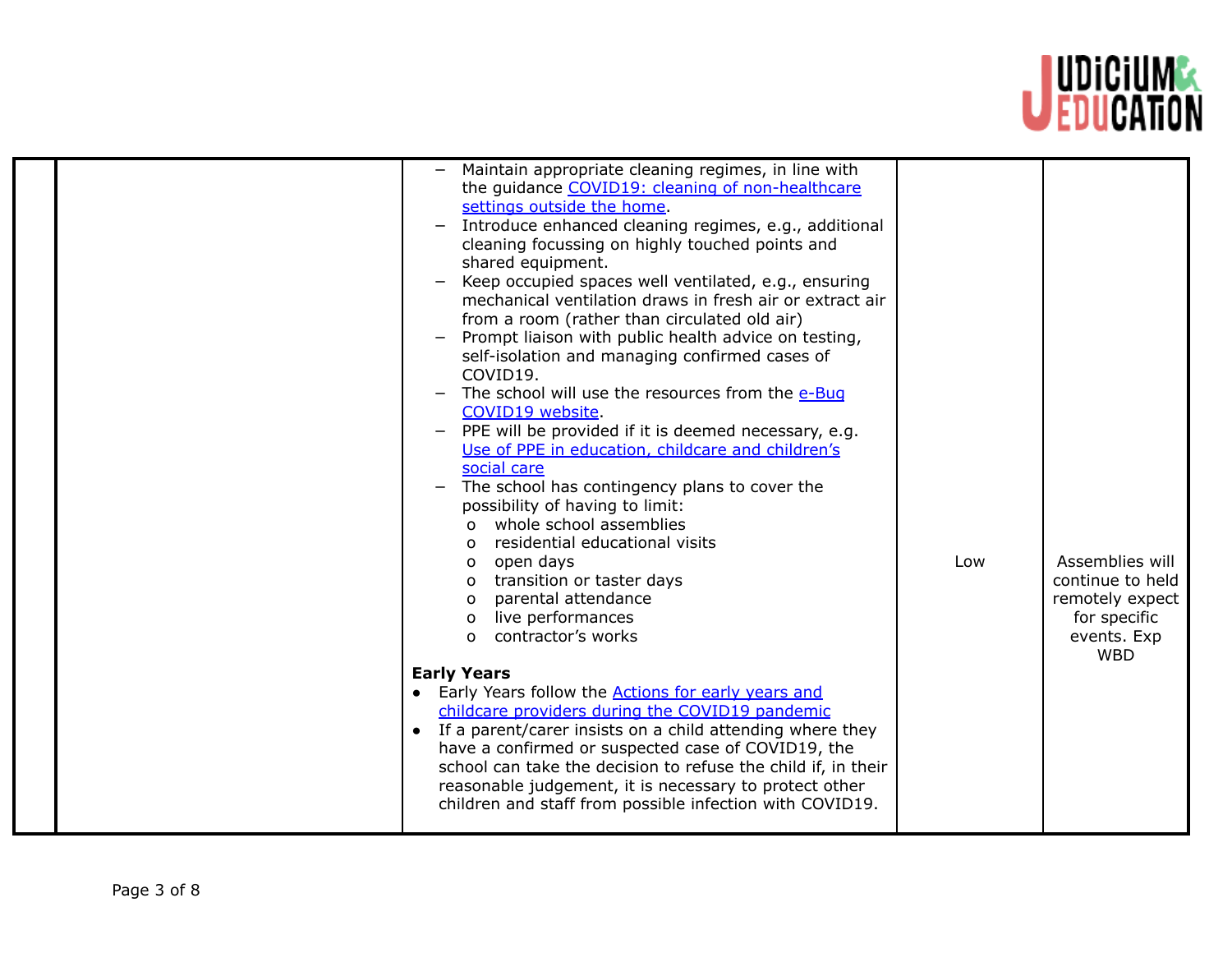

| 2. | Spread/contraction of COVID-19 due to<br>individual<br>developing<br>COVID19<br>an<br>systems or has a positive test. | Where an individual exhibits symptom(s) during the<br>school day, the individual will be escorted to the marked<br>Isolation Room/Area to isolate them from the main<br>population until additional medical assistance can be<br>gained. This may be 111 support, an ambulance or until<br>they leave the site to self-isolate;<br>The door to the isolation room will be closed (where<br>possible).<br>The isolation room is suitably ventilated by opening a<br>window or by mechanical ventilation.<br>PPE is used if close contact is necessary.<br>Staff have completed appropriate training for 'donning<br><b>PPE</b><br>doffing'<br>PHE<br>and<br>quidance:<br>Ξ.<br>https://www.gov.uk/government/publications/COVID19-p<br>ersonal-protective-equipment-use-for-non-aerosol-generat<br>ing-procedures<br>The isolation room is cleaned after the individual has<br>left. Staff or contractors carrying out the area clean<br>should be provided with a minimum of disposable<br>gloves, aprons, mop heads or paper towels.<br>All building users advised re monitoring their own<br>health, reporting symptoms and self-isolating.<br>First aiders required to assist this person will wear full<br>PPE including, apron, gloves, mask and visor.<br>First aiders have completed appropriate training for<br>'donning and doffing' PPE.<br>PPE is disposed of in accordance with NHS COVID19<br>waste management guidance; principles of cleaning<br>after a case has left the setting or area. | Low |  |
|----|-----------------------------------------------------------------------------------------------------------------------|------------------------------------------------------------------------------------------------------------------------------------------------------------------------------------------------------------------------------------------------------------------------------------------------------------------------------------------------------------------------------------------------------------------------------------------------------------------------------------------------------------------------------------------------------------------------------------------------------------------------------------------------------------------------------------------------------------------------------------------------------------------------------------------------------------------------------------------------------------------------------------------------------------------------------------------------------------------------------------------------------------------------------------------------------------------------------------------------------------------------------------------------------------------------------------------------------------------------------------------------------------------------------------------------------------------------------------------------------------------------------------------------------------------------------------------------------------------------------------------------------------|-----|--|
|    | Student or member of staff becoming<br>unwell<br>COVID19<br>with<br>and<br>being<br>hospitalised.                     | The school will seek public health advice if a student or<br>staff member is admitted to a hospital with COVID19.<br>Hospitalisation could indicate increased severity of<br>illness or a new variant of concern. Public health support<br>will assist the school in managing risk assessments and<br>communicating with staff and parents.                                                                                                                                                                                                                                                                                                                                                                                                                                                                                                                                                                                                                                                                                                                                                                                                                                                                                                                                                                                                                                                                                                                                                                | Low |  |

 $\mathbf{L}$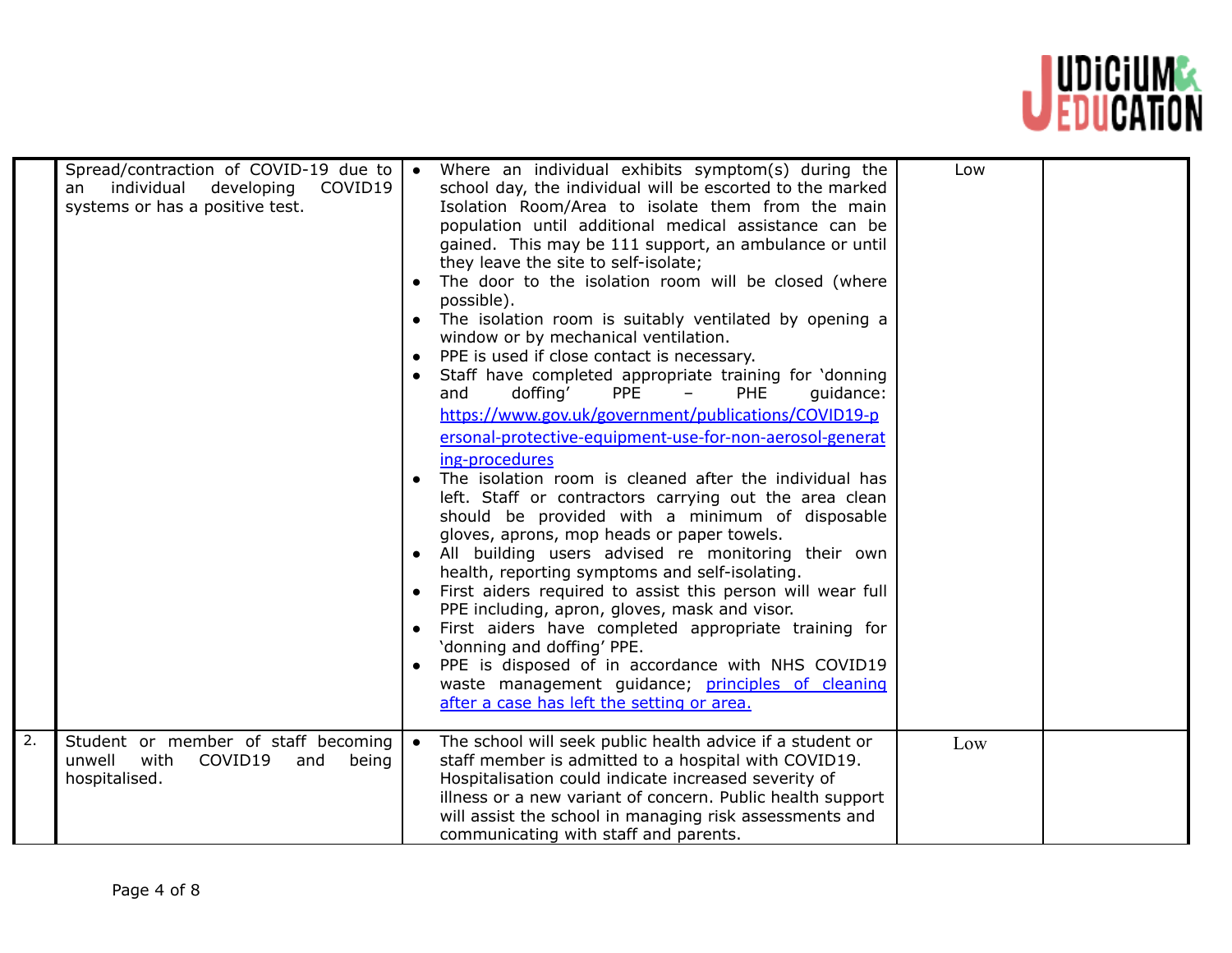

| 3.               | People at a higher risk of COVID19<br>infection                                                                                           | Clinically extremely vulnerable (CEV) individuals follow<br>$\bullet$<br>the <b>DHSC</b> and UKHSA advice for people whose immune<br>system means they are at higher risk from Covid-19 and<br>also the guidance on how to stay safe and help prevent<br>the spread of COVID19.<br>CEV individuals have been asked to seek advice from<br>their health professional on whether additional<br>precautions are right for them.<br>CEV staff that have received personal advice from their<br>specialist or clinician on additional precautions continue<br>to follow that advice.<br>The school follows the specific guidance for pregnant<br>employees. COVID19 vaccination: a quide for women of<br>childbearing age, pregnant or breastfeeding and will<br>consider allowing staff post 28 weeks to work from<br>home when possible |     |  |
|------------------|-------------------------------------------------------------------------------------------------------------------------------------------|--------------------------------------------------------------------------------------------------------------------------------------------------------------------------------------------------------------------------------------------------------------------------------------------------------------------------------------------------------------------------------------------------------------------------------------------------------------------------------------------------------------------------------------------------------------------------------------------------------------------------------------------------------------------------------------------------------------------------------------------------------------------------------------------------------------------------------------|-----|--|
| 4.               | Lack of suitable premises management                                                                                                      | The Headteacherwill liaise with the Premises<br>Manager/Team to ensure that arrangements are in place<br>for the effective management of the premises.<br>The Premises Manager/Team have a written contingency<br>plan for sudden premises staff absence.                                                                                                                                                                                                                                                                                                                                                                                                                                                                                                                                                                            | Low |  |
| $\overline{5}$ . | Students or staff stress, anxiety, or<br>student's poor behaviour due to the<br>ongoing changes and challenges caused<br>by the pandemic. | The school has communication channels available to<br>$\bullet$<br>staff, students, and parents. All concerns will be<br>addressed in line with government or other relevant<br>official guidance.<br>To ensure the wellbeing of students, attendance<br>restrictions will only be considered as a last resort<br>short-term measure.<br>Students will have access to lessons if they have tested<br>positive for COVID-19 but are well enough to learn from<br>home.<br>The school is utilising all the advice and resources<br>available on the Pupil wellbeing and support section of<br>the DfE guidance Schools coronavirus (COVID19)<br>operational Guidance<br>Students are referred to resources of support on the<br>MindEd learning platform                                                                               | Low |  |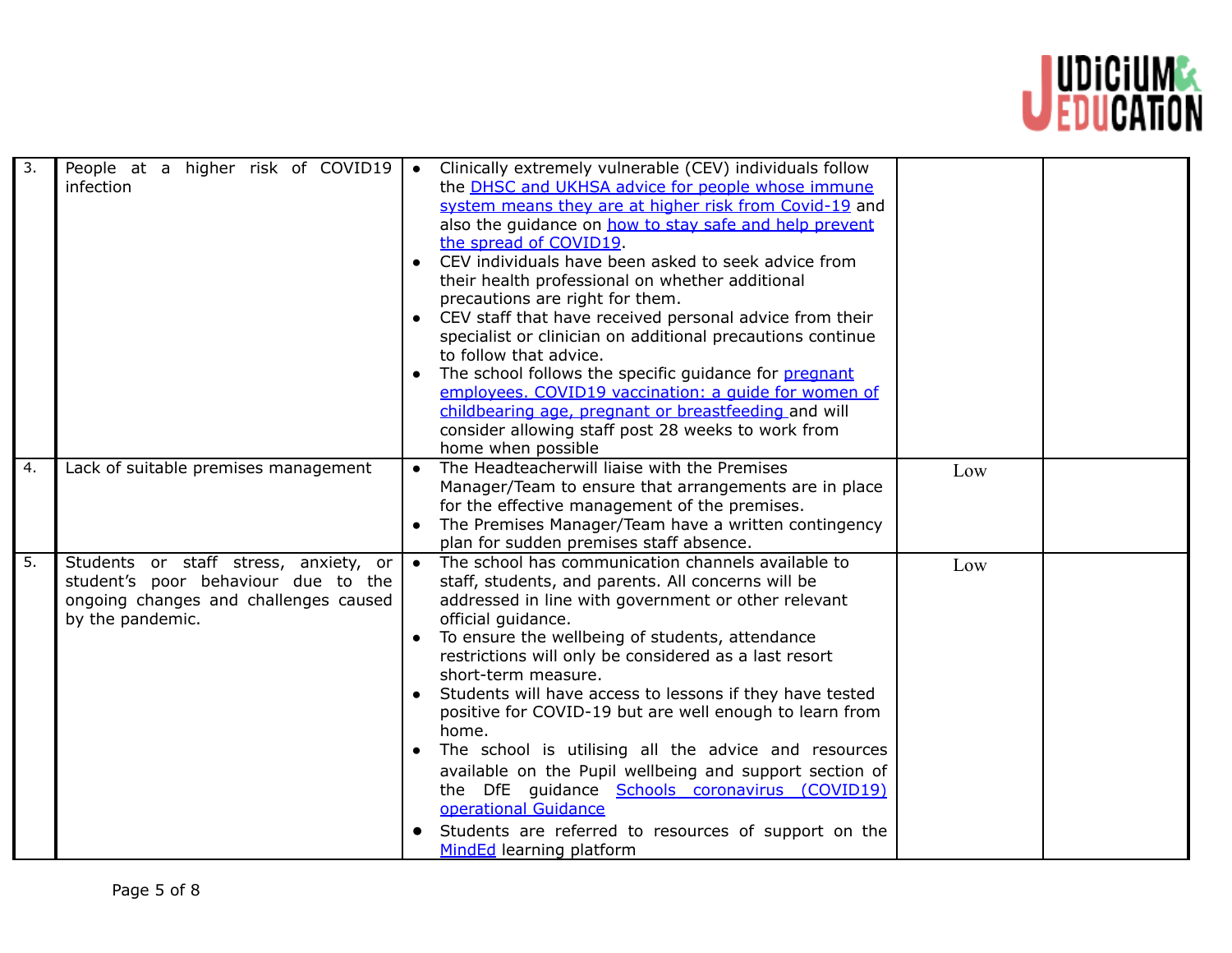

|                  |                                                                          | The control measures to prevent COVID19 are discussed<br>with staff and all staff are given an opportunity to<br>discuss any concerns they may have.<br>Staff have access to an employee assistance programme<br>or similar service.<br>SLT has an open-door policy.<br>$\bullet$<br>The school has systems to keep in touch with students<br>or staff that are absent from the school.                                                                                                                                                                                                                                                                                                                                                                                                                                                                                        |     |  |
|------------------|--------------------------------------------------------------------------|--------------------------------------------------------------------------------------------------------------------------------------------------------------------------------------------------------------------------------------------------------------------------------------------------------------------------------------------------------------------------------------------------------------------------------------------------------------------------------------------------------------------------------------------------------------------------------------------------------------------------------------------------------------------------------------------------------------------------------------------------------------------------------------------------------------------------------------------------------------------------------|-----|--|
| 6.               | Spread/contraction of COVID-19 during<br>an educational visit.           | Travel advice is obtained from the Foreign,<br>$\bullet$<br>Commonwealth and Development Office before and<br>during all trips and visits.<br>Domestic local, residential, and international education<br>visits are planned in line with the Educational Visits<br>Policy.<br>Under Health Protection Team advice, residential<br>educational visits will be limited where possible<br>Only students who are attending learning at school will<br>go on approved educational visits and remote learners<br>will not attend<br>The school will check broader international travel policy<br>and travel legislation and will have contingency plans to<br>account for any changes<br>The school will liaise with the visit provider and the<br>$\bullet$<br>insurance provider to assess the protection available and<br>ensure the safety and wellbeing of staff and students. | Low |  |
| $\overline{7}$ . | Spread/contraction of COVID-19<br>from<br>students arriving from abroad. | Students and staff travelling to England adhere to<br>$\bullet$<br>government travel advice in Travel to England from<br>another country during coronavirus (COVID19)                                                                                                                                                                                                                                                                                                                                                                                                                                                                                                                                                                                                                                                                                                          | Low |  |

## *Please note:*

The hazards and controls noted above are an example of those that may be present when completing such a task. This assessment template is an example only and should either be used as a reference only or amended to reflect the actual hazards and controls identified on-site by the assessor.

Following assessment, if no further actions are assessed to be required, please mark an X in the "Further Actions" box. If, however additional controls or actions are assessed to be required please place an  $\sqrt$  in the box and note the action in the action plan.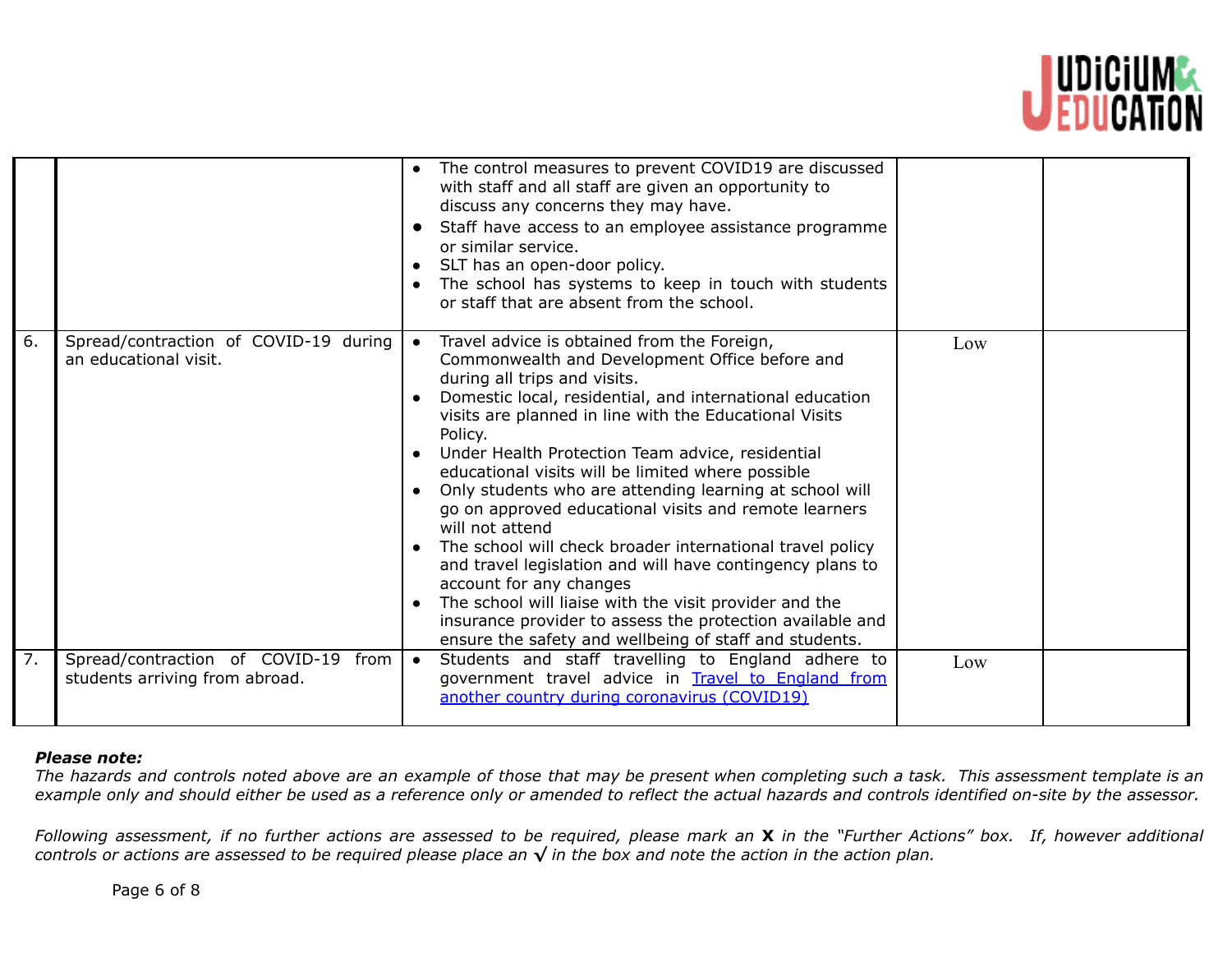

| <b>ACTION PLAN</b><br>(Additional Control Measures Required/Recommended Actions) |                            |                    |                     |                                |  |  |  |  |
|----------------------------------------------------------------------------------|----------------------------|--------------------|---------------------|--------------------------------|--|--|--|--|
| <b>Hazards and</b><br><b>Risks</b>                                               | <b>Recommended Actions</b> | <b>Target Date</b> | <b>Completed by</b> | <b>Date</b><br><b>Complete</b> |  |  |  |  |
| NA                                                                               |                            |                    |                     |                                |  |  |  |  |
|                                                                                  |                            |                    |                     |                                |  |  |  |  |
|                                                                                  |                            |                    |                     |                                |  |  |  |  |
|                                                                                  |                            |                    |                     |                                |  |  |  |  |
|                                                                                  |                            |                    |                     |                                |  |  |  |  |
|                                                                                  |                            |                    |                     |                                |  |  |  |  |

*Any further actions identified should be completed before the assessed task is carried out.*

| <b>Reviewed</b>        | Jennings<br>. Jmar | <b>Job</b>   | $\sim$<br>-leadteacher | $P - 1$<br>Pace | $\sim$ $\sim$<br>2.J.ZZ |
|------------------------|--------------------|--------------|------------------------|-----------------|-------------------------|
| App<br><b>roved By</b> |                    | <b>Title</b> |                        |                 |                         |

By signing this risk assessment, I confirm the assessment has been shared / made available to all relevant staff to review. All staff *have been asked to confirm they have read and understood the control measures.*